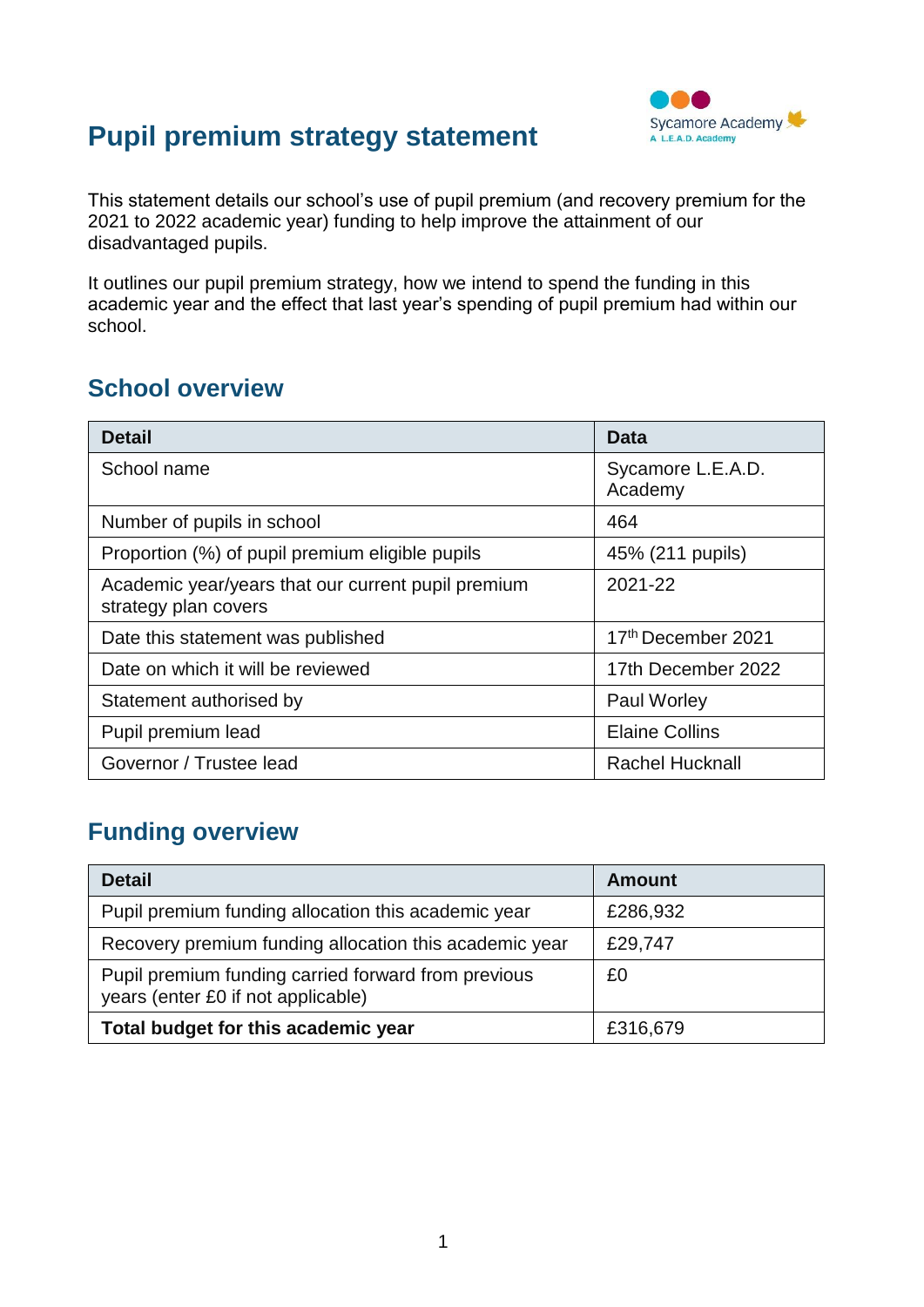# **Part A: Pupil premium strategy plan**

# **Statement of intent**

Sycamore L.E.A.D. Academy's intention is that all pupils, irrespective of their background or the challenges they face make good or better progress and achieve high academic attainment and outcomes across all subject areas. The focus of this strategy is to support disadvantaged pupils to achieve that goal.

Sycamore L.E.A.D Academy takes into account the wide range of challenges faced by both disadvantaged and vulnerable pupils. This includes pupils who have involvement from other agencies, including Children and Families Direct (whether they are PP pupils or not).

High quality teaching and learning is at the heart of our approach. Whilst we are relentlessly focussed upon supporting our disadvantaged learners it is implicit that our approach is intended to support and benefit all learners within our academy. It is our full intention to ensure good or better progress is made by all and that high academic outcomes are our aim for all.

To address the barriers that our pupil premium children face and ensure the gap between them and their non-pupil premium peers is reduced we will prioritise the following areas:

- Improving their good learning behaviours
- Support pupils and their families with social & emotional difficulties
- Support our disadvantaged pupils financially to engage in school trips and enrichment opportunities
- Increase the progress rates made by pupil premium/disadvantaged children
- Improve rates of attendance of our pupil premium/disadvantaged children

• Increase the support for pupils who have limited experiences beyond their home life and immediate community

## **Challenges**

This details the key challenges to achievement that we have identified among our disadvantaged pupils.

| number | Challenge   Detail of challenge |
|--------|---------------------------------|
|--------|---------------------------------|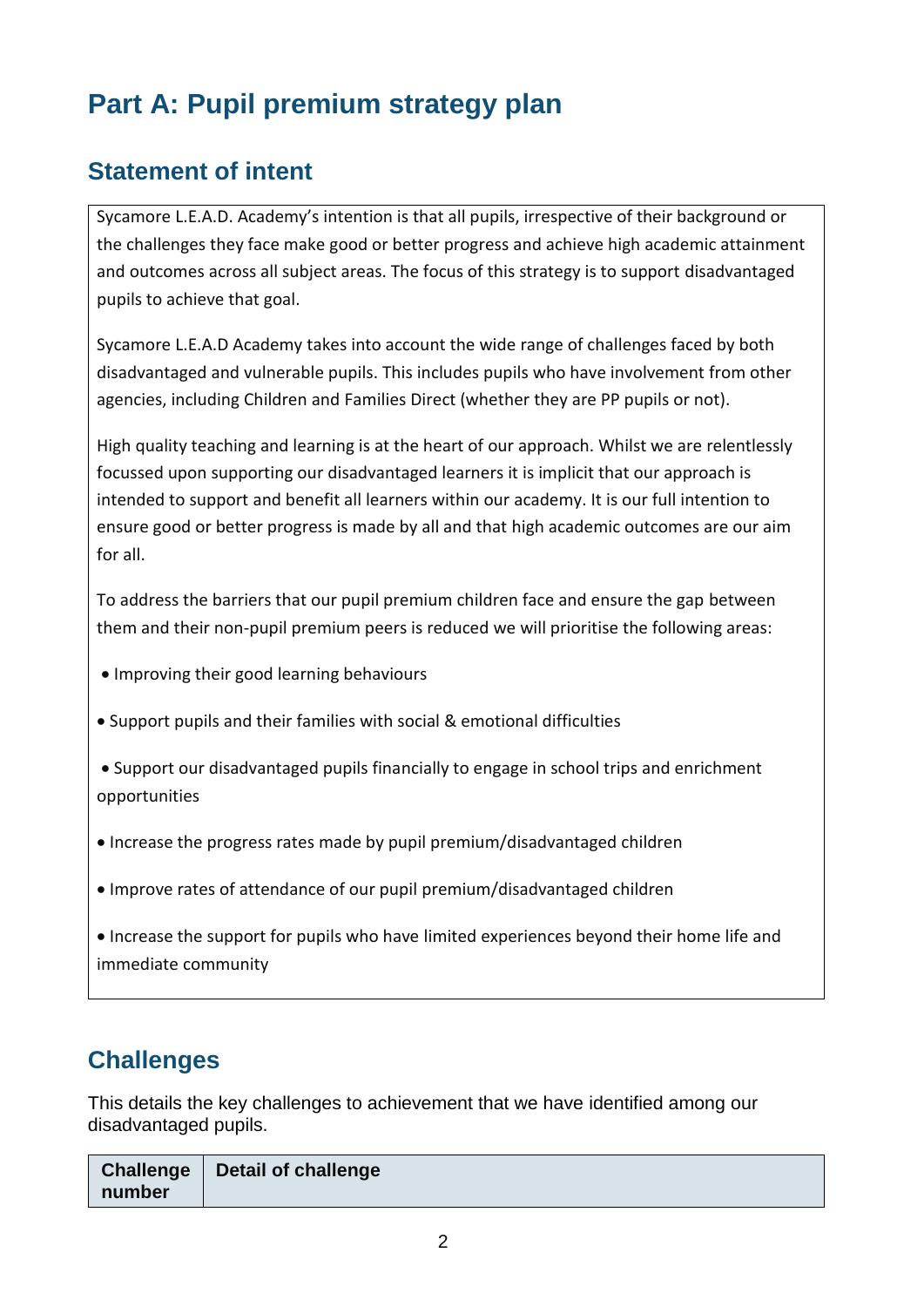| $\mathbf{1}$ | The majority of our disadvantaged pupils start our 2 year old provision and our<br>nursery significantly below their birth age in terms of language acquisition and<br>communication and language. An increasing proportion are non-verbal.                                                                                                                                                                                                                                                                                                             |
|--------------|---------------------------------------------------------------------------------------------------------------------------------------------------------------------------------------------------------------------------------------------------------------------------------------------------------------------------------------------------------------------------------------------------------------------------------------------------------------------------------------------------------------------------------------------------------|
| 2            | Supporting key disadvantaged learners with the impact on their wellbeing during the<br>pandemic. A large number of our pupils and their families have social & emotional<br>difficulties, including medical and mental health issues some of which may have been<br>impacted further by the pandemic. Disadvantaged pupils are more likely to need<br>support with re-establishing learning behaviours, e.g. lack of independence or<br>resilience, as well as forgotten routines and boundaries as a result of being out of<br>school during lockdown. |
| 3            | Internal attainment data in reading, writing and maths indicates cohort specific gaps<br>where disadvantaged pupils are attaining below that of non-disadvantaged pupils.<br>These pupils struggle to retain/recall prior knowledge and have been identified as<br>having gaps and misconceptions.                                                                                                                                                                                                                                                      |
| 4            | Supporting current Y6 as this cohort have had limited time to make up for the time<br>lost and interruptions to learning across the pandemic. Year 6 cohort has the shortest<br>time left with us to offset the impact of the pandemic.                                                                                                                                                                                                                                                                                                                 |
| 5            | Due to financial constraints, our disadvantaged pupils are unable to engage in school<br>trips and enrichment opportunities that allow them to participate fully in the<br>academic work that proceeds these. Pupils have limited experiences beyond their<br>home life and immediate community. They also have limited access to books,<br>libraries and technology (such as iPad, Wi-Fi etc.)                                                                                                                                                         |
| 6            | Improving attendance and reducing persistent absence – particularly for<br>disadvantaged pupils. Implementing a range of strategies to improve attendance and<br>measures to lower persistent absence.                                                                                                                                                                                                                                                                                                                                                  |

### **Intended outcomes**

This explains the outcomes we are aiming for **by the end of our current strategy plan**, and how we will measure whether they have been achieved.

| <b>Intended outcome</b>                           | <b>Success criteria</b>                          |
|---------------------------------------------------|--------------------------------------------------|
| Improved oral and language skills in EYFS. Raised | Assessments, observations, and discussions with  |
| outcomes and accelerated progress in              | pupils indicate underdeveloped oral language     |
| Communication and Language with our F1 and F2     | skills and vocabulary gaps among many            |
| cohorts, with a particular emphasis upon          | disadvantaged pupils. These are particularly     |
| supporting those whose language acquisition is    | evident in our younger pupils where we have      |
| further behind their peers.                       | targeted the support for this initiative.        |
| Pupils regain the key skills of independence,     | Counselling services and other mental health     |
| resilience and good behaviours for learning that  | support services have been fully engaged so      |
| will allow them to rapidly recover academically   | that key children's wellbeing has risen and this |
| from the lost learning during the COVID pandemic  | has led to improved engagement with academic     |
| and enforced closure.                             | learning.                                        |
| All disadvantaged Pupil Premium children          | All disadvantaged Pupil Premium children         |
| continue to make good or better progress from     | demonstrate they have made good or better        |
| their starting point September 2021 in reading,   | progress over the academic year in reading,      |
| writing and maths. Continue to ensure minimal     | writing and maths whatever their starting point. |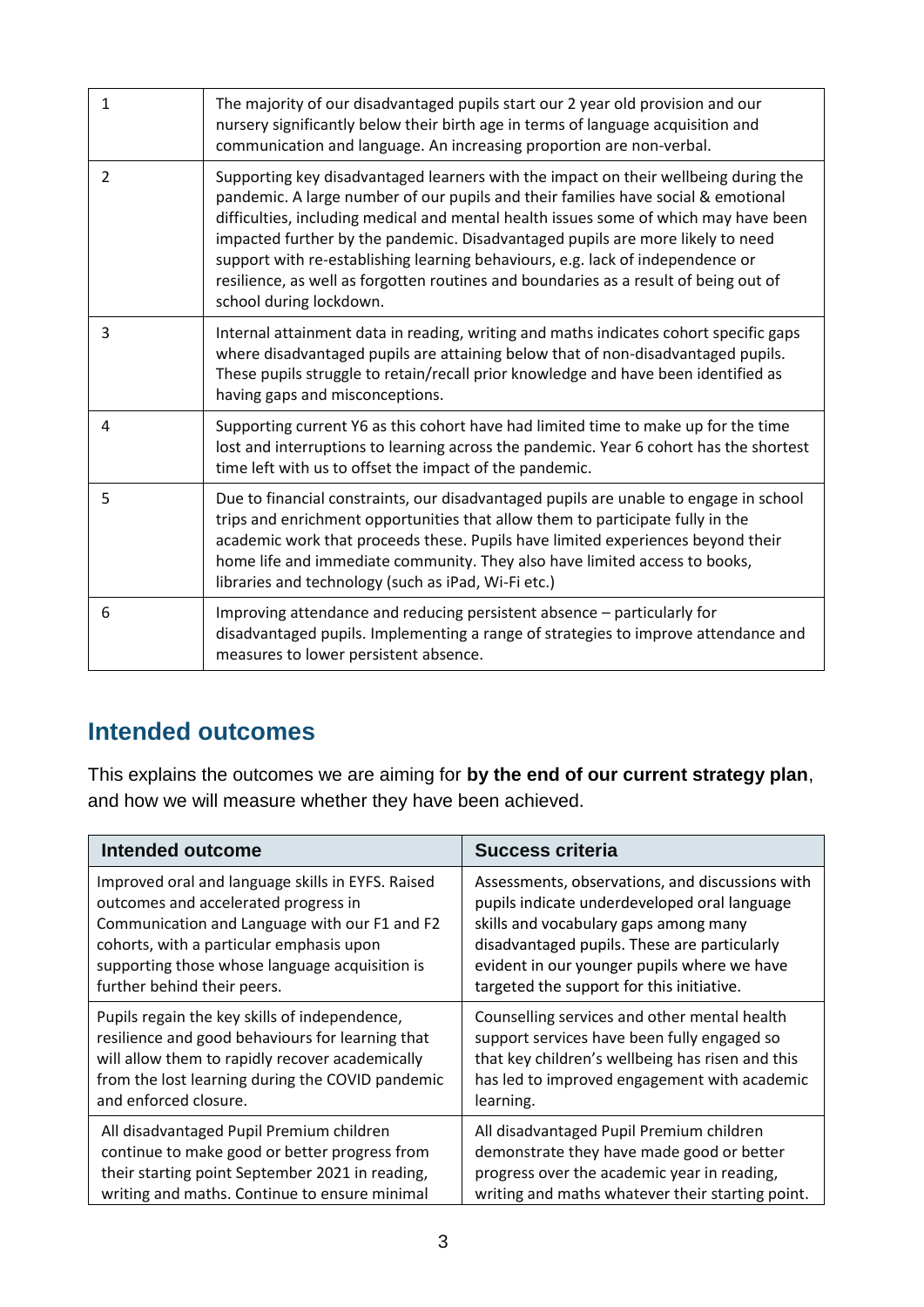| gap between pupil premium and non-pupil<br>premium pupils' performance in reading, writing<br>and maths.                                                                                                              | Their books show progress term on term. Data<br>collection points demonstrate progress towards<br>attainment gap closure between Pupil Premium<br>and non-Pupil Premium children for reading,<br>writing and maths. All staff consistently and<br>effectively identify misconceptions and provide<br>timely and targeted interventions to address<br>these. |
|-----------------------------------------------------------------------------------------------------------------------------------------------------------------------------------------------------------------------|-------------------------------------------------------------------------------------------------------------------------------------------------------------------------------------------------------------------------------------------------------------------------------------------------------------------------------------------------------------|
| To raise attainment outcomes in reading, writing<br>and maths in Y6.                                                                                                                                                  | To raise outcomes in reading, writing and maths<br>by at least 10% from the internal outcomes<br>measured at the end of Year 5 in Summer Term<br>2, 2021.                                                                                                                                                                                                   |
| All disadvantaged Pupil Premium children take<br>part and participate in enrichment activities that<br>extend their school learning journey experience<br>and cultural capital.                                       | All pupils have accessed all available enrichment<br>activities. Teachers and support staff plan a<br>wide range of visits/events/experiences to<br>inspire and deepen the progress of their<br>learning, as measured through DCPro data and<br>pupil voice.                                                                                                |
| All disadvantaged pupils will attend school in line<br>with or better than the National Average for Pupil<br>Premium children. Persistent Absence for Pupil<br>Premium numbers are less than the National<br>Average. | Overall Pupil Premium attendance is in line with<br>the National Average or better by the end of the<br>academic year. The persistent absence for Pupil<br>Premium children is less than the National<br>Average (10%).                                                                                                                                     |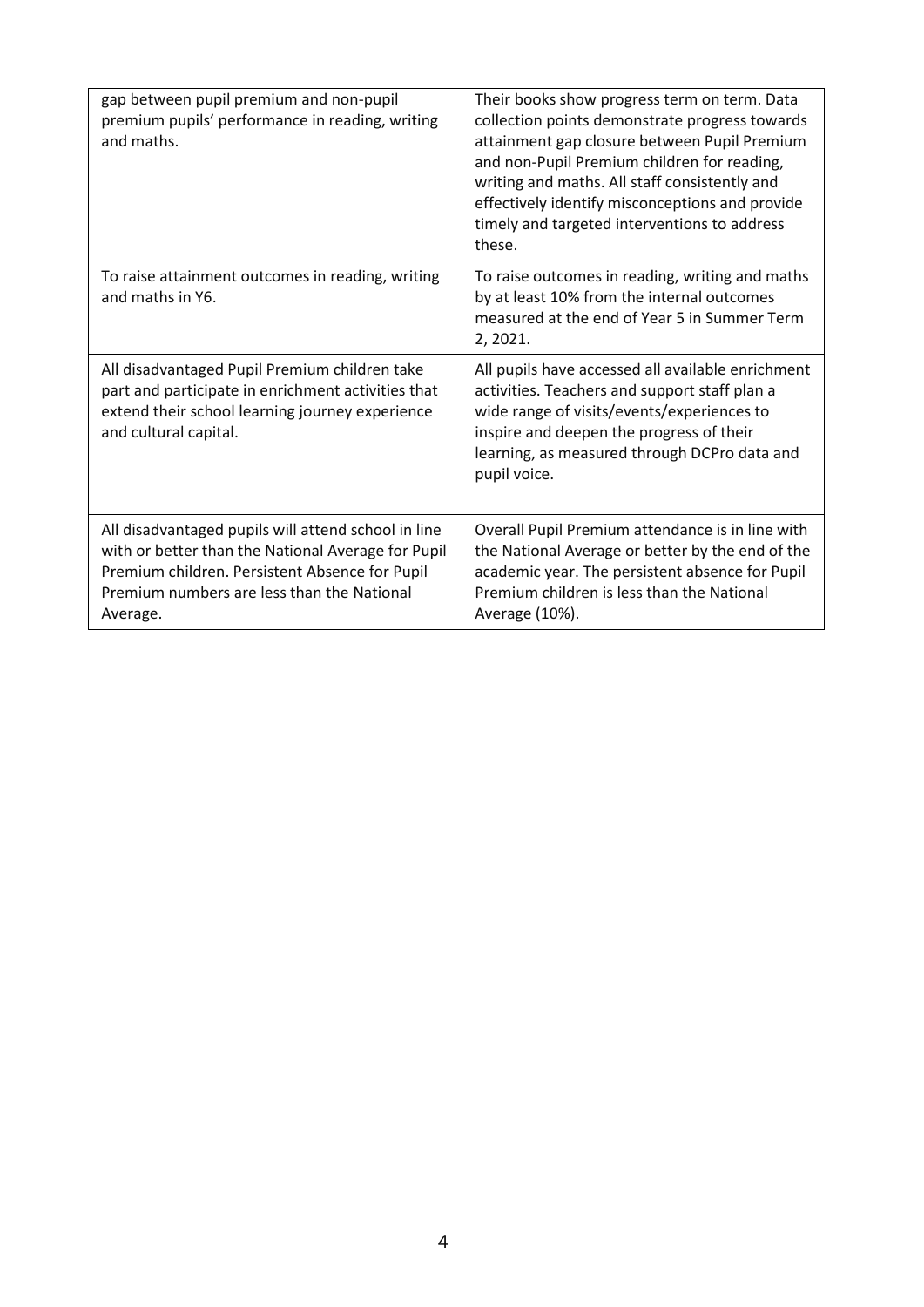# **Activity in this academic year**

This details how we intend to spend our pupil premium (and recovery premium funding) **this academic year** to address the challenges listed above.

### **Teaching (for example, CPD, recruitment and retention)**

Budgeted cost: £96,000

| <b>Activity</b>                                                                                                                                    | Evidence that supports this approach                                                                                                                                                                                                                                                                                                                                                                                                                                                                                | <b>Challenge</b><br>number(s)<br>addressed |
|----------------------------------------------------------------------------------------------------------------------------------------------------|---------------------------------------------------------------------------------------------------------------------------------------------------------------------------------------------------------------------------------------------------------------------------------------------------------------------------------------------------------------------------------------------------------------------------------------------------------------------------------------------------------------------|--------------------------------------------|
| Staff training for the new<br><b>EYFS curriculum with a</b><br>focus on Communication<br>and Language.                                             | The Education Endowment Foundation (EEF) has<br>found that oral language approaches have a high<br>impact on pupil outcomes.                                                                                                                                                                                                                                                                                                                                                                                        | 1, 3                                       |
| Purchase of systematic<br>synthetic phonics and<br>early reading material and<br>provision of CPD for both<br>teachers and teaching<br>assistants. | Phonic approaches have a strong evidence base.<br>They are particularly effective for disadvantaged<br>pupils and impact strongly on word reading<br>accuracy and decoding.                                                                                                                                                                                                                                                                                                                                         | 1, 3                                       |
| Staff training on reading.                                                                                                                         | "Reading is fundamental to education.<br>Proficiency in reading, writing and spoken<br>language is vital for pupil's success. Pupils who<br>find it difficult to learn to read are likely to<br>struggle across the curriculum, since English is<br>both a subject in its own right and the medium<br>for teaching."<br>DfE The Reading Framework: Teaching the<br>Foundations of Literacy.<br>This document highlights the importance of<br>reading fluently and its progressive nature across<br>the year groups. | 1, 3, 4                                    |
| Purchase of the<br>systematic maths<br>programme (Power<br>Maths) and provision of<br>CPD for both teachers and<br>teaching assistants.            | The DfE non-statutory guidance has been<br>produced in conjunction with the National Centre<br>for Excellence in the Teaching of Mathematics,<br>drawing on evidence based approaches.                                                                                                                                                                                                                                                                                                                              | 3, 4                                       |
| <b>Embed the PHSE</b><br>curriculum for the whole<br>school. Develop the RSE<br>curriculum across the<br>school.                                   | "High quality, evidence-based and age-<br>appropriate teaching of these subjects can help<br>prepare pupils for the opportunities,<br>responsibilities and experiences of adult life. They<br>can also enable schools to promote the spiritual,<br>moral, social, cultural, mental and physical<br>development of pupils, at school and in society."<br>Department for Education (DfE)                                                                                                                              | 2, 3                                       |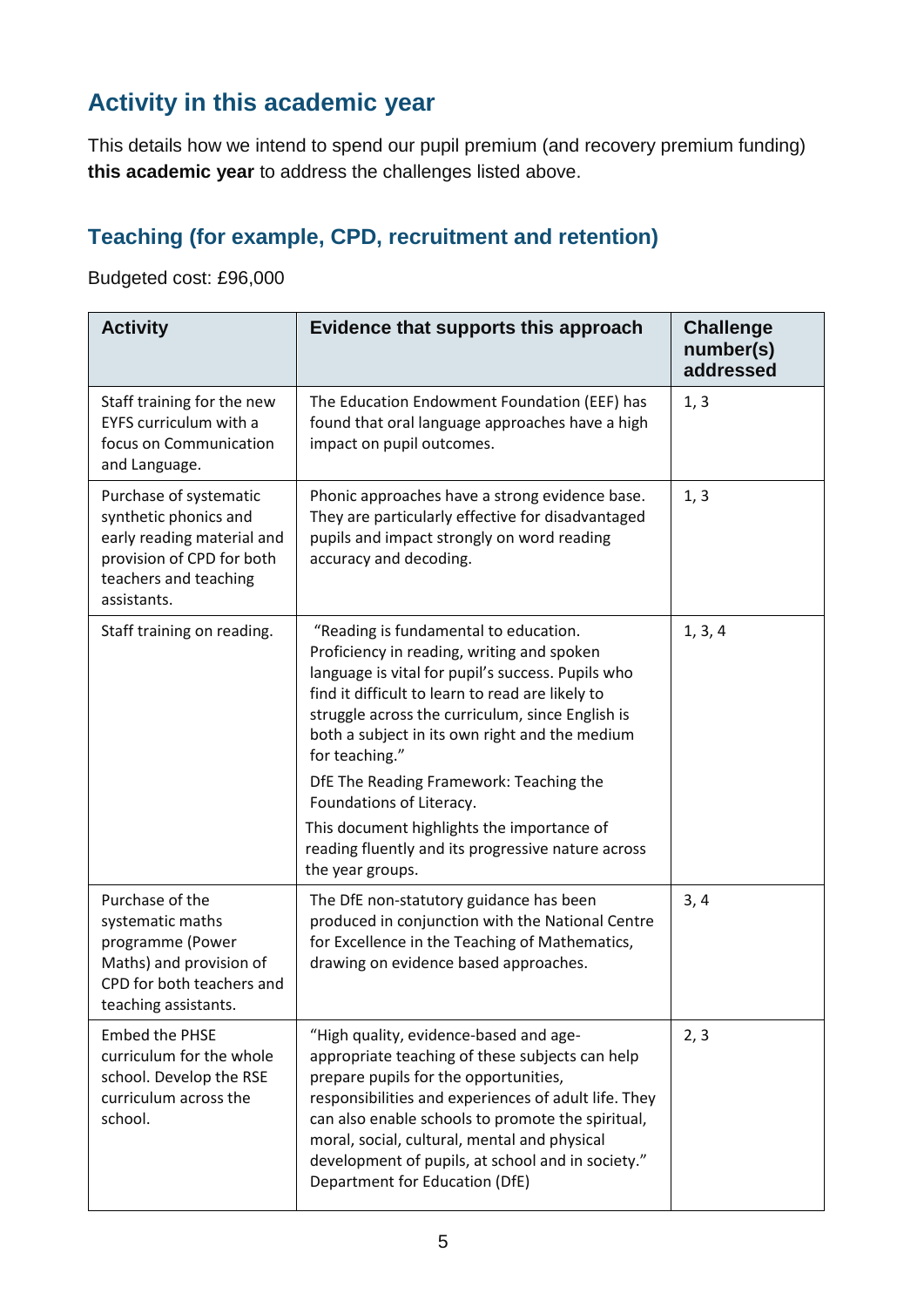|                                                                                                                                                                                                                                         | The Do SRE for schools notes that an effective<br>delivery of the SRE curriculum promotes the<br>safeguarding and wellbeing of young people,<br>helping them to keep themselves safe from harm,<br>both on and offline.                                                                   |         |
|-----------------------------------------------------------------------------------------------------------------------------------------------------------------------------------------------------------------------------------------|-------------------------------------------------------------------------------------------------------------------------------------------------------------------------------------------------------------------------------------------------------------------------------------------|---------|
| Due to the gaps in the<br>curriculum due to recent<br>lockdowns, subject leader<br>monitoring will act to<br>review if there are any<br>gaps in learning and<br>where necessary,<br>adaptations will be made<br>within their curriculum | Subject leaders are provided with time out of<br>class on a half termly basis to allow them to<br>monitor and scrutinise progress of all pupils<br>throughout the academic year. They will carry this<br>out through pupil voice, learning walks and book<br>scrutinies.                  | 1, 3, 4 |
| Peer to peer coaching in<br>teaching and learning                                                                                                                                                                                       | Support from colleague to colleague of effective<br>and highly effective teaching practice via<br>observation, modelling, team teaching and<br>professional dialogue leads to improved teaching<br>and learning practice which is turn leads to better<br>learning and learning outcomes. | 1, 3, 4 |

### **Targeted academic support (for example, tutoring, one-to-one support structured interventions)**

#### Budgeted cost: £131,400

| <b>Activity</b>                                                                                                                 | <b>Evidence that supports this</b><br>approach                                                                                                                                                                                                                                                                                  | <b>Challenge</b><br>number(s)<br>addressed |
|---------------------------------------------------------------------------------------------------------------------------------|---------------------------------------------------------------------------------------------------------------------------------------------------------------------------------------------------------------------------------------------------------------------------------------------------------------------------------|--------------------------------------------|
| Engaging with the National<br><b>Tutoring Programme to</b><br>provide school led tutoring<br>for our most vulnerable<br>pupils. | Tuition targeted at specific needs and<br>knowledge gaps can be an effective<br>method to support low attaining pupils or<br>those falling behind, both one to one and in<br>small groups.                                                                                                                                      | 3, 4                                       |
| Tuition $-1:3$ provision                                                                                                        | Internal observations, analysis and data<br>indicates that this targeted provision has<br>supported key children with plugging gaps<br>in their learning and has supported them in<br>making good progress and attaining age<br>related outcomes after their 15 sessions of<br>small group support with a Teacher (with<br>QTS) | 1, 3, 4                                    |
| <b>Additional teaching</b><br>assistant support for key<br>learners                                                             | If children have misunderstood a concept,<br>they will revisit the learning with a TA to<br>help them overcome their misconception.<br>Tuition targeted at specific needs and<br>knowledge gaps can be an effective<br>method to support low attaining pupils or                                                                | 1, 2, 3, 4                                 |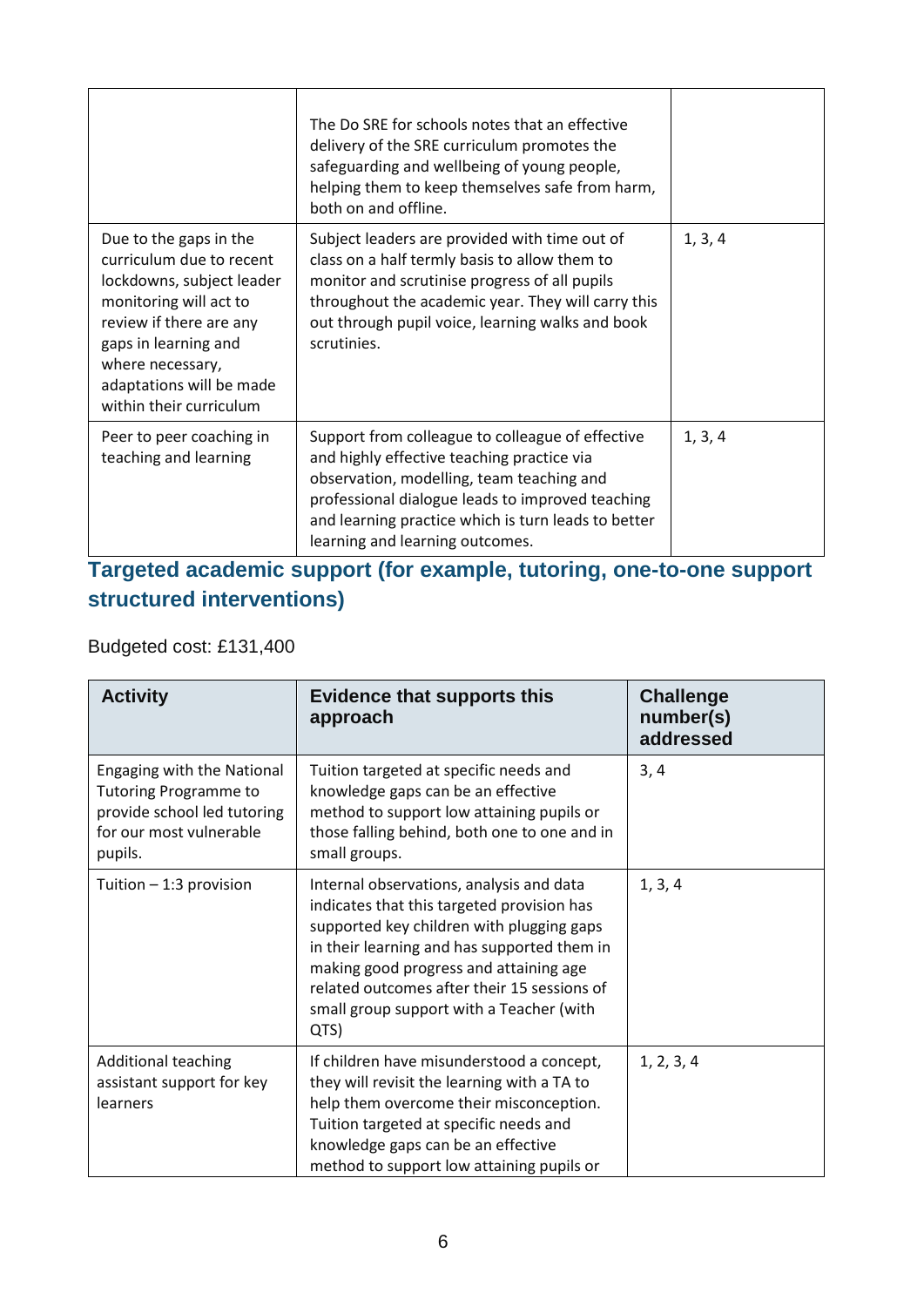|                                                                                                                      | those falling behind, both one to one and in<br>small groups.                                                                                                                                                                                                                                                                                                                                                                               |                |
|----------------------------------------------------------------------------------------------------------------------|---------------------------------------------------------------------------------------------------------------------------------------------------------------------------------------------------------------------------------------------------------------------------------------------------------------------------------------------------------------------------------------------------------------------------------------------|----------------|
| Y6 Daily Intervention<br>Group                                                                                       | Previously we have used this strategy<br>effectively with Y6 previous cohorts pupils:<br>internal observations, analysis and data<br>indicates that this targeted provision has<br>supported key children with plugging gaps<br>in their learning and has supported them in<br>making good progress and attaining age<br>related outcomes. Previous years have<br>seen accelerated progress and increased<br>attainment with this strategy. | $\overline{4}$ |
| <b>Additional phonics</b><br>sessions targeted at<br>disadvantaged pupils who<br>require further phonics<br>support. | Phonics approaches have a strong evidence<br>base indicating a positive impact on pupils,<br>particularly form disadvantaged<br>background. Targeted phonics<br>interventions have been shown to be more<br>effective when delivered as regular<br>sessions over a period of up to 12 weeks.                                                                                                                                                | 1, 3           |
| <b>NELI (Nuffield Early</b><br>Learning Intervention)                                                                | EEF research shows children in this<br>intervention make +4 months progress for<br>the 30-week programme. Our own research<br>showed this ranged from 2 months to 6<br>months with an average of 3 months.                                                                                                                                                                                                                                  | $\mathbf{1}$   |
| Develop group work for<br>identified MHST pupils and<br>families and deliver<br>specific programmes of<br>work.      | As per the EEF Social and Emotional<br>learning intervention is noted as having has<br>a moderate impact that can improve pupil<br>progress by 4+ months.<br>NFER research found that strong social and<br>emotional support strategies to help pupils<br>in need of additional support, including<br>through working with their families.                                                                                                  | 2, 6           |

# **Wider strategies (for example, related to attendance, behaviour, wellbeing)**

#### Budgeted cost: £89,279

| <b>Activity</b>                                                                                                                                                                  | <b>Evidence that supports this</b><br>approach                                                                                                                                                                                            | <b>Challenge</b><br>number(s)<br>addressed |
|----------------------------------------------------------------------------------------------------------------------------------------------------------------------------------|-------------------------------------------------------------------------------------------------------------------------------------------------------------------------------------------------------------------------------------------|--------------------------------------------|
| Support from the<br>Attendance officer to<br>raise standards of<br>attendance for pupil<br>premium pupils by<br>working with families to<br>remove the barriers to<br>attending. | Attendance has been identified as a barrier<br>to learning. Too many of our pupil<br>premium pupils are not in school enough.<br>The dedicated time to support our families,<br>has and will continue to improve the<br>attendance rates. | 6                                          |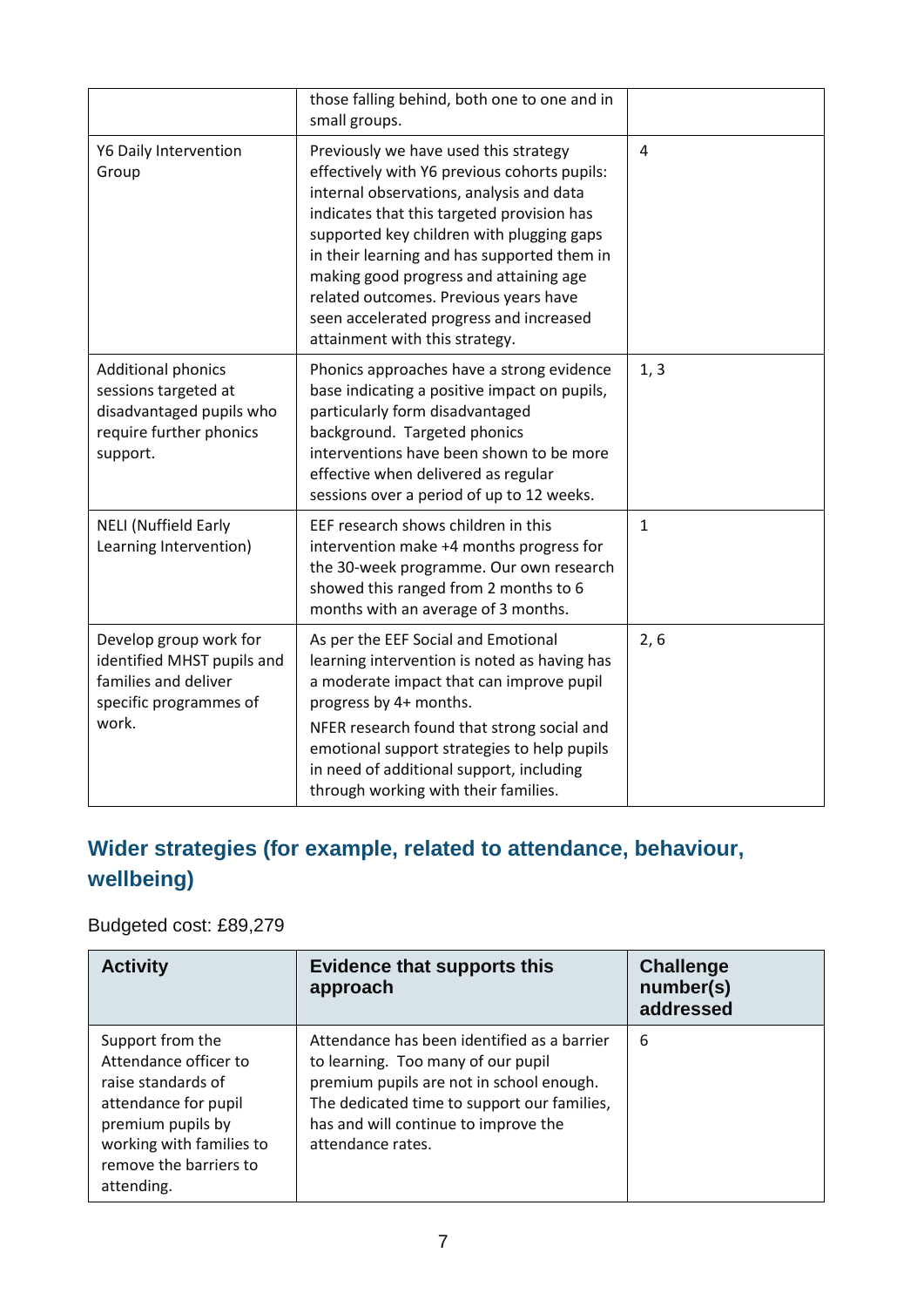| Continue to embed pupil<br>awards and incentives for<br>good school attendance.<br>Continue to enhance<br>robust systems and<br>procedures for<br>attendance.<br>Continue to establish with<br>parents' good attendance<br>habits. | As per the EEF parental engagement as<br>having a moderate impact that can improve<br>pupil progress.<br>NFER research found that school which are<br>more successful in promoting high<br>attainment have a number of things in<br>common. It identified seven building<br>blocks of success. Of which number 2 is<br>addressing behaviour and attendance.                                                                                                                                                                                       |         |
|------------------------------------------------------------------------------------------------------------------------------------------------------------------------------------------------------------------------------------|---------------------------------------------------------------------------------------------------------------------------------------------------------------------------------------------------------------------------------------------------------------------------------------------------------------------------------------------------------------------------------------------------------------------------------------------------------------------------------------------------------------------------------------------------|---------|
| Breakfast Club places for<br>key children (to support<br>punctuality and<br>attendance and/or<br>wellbeing)                                                                                                                        | Internal observations and analysis indicates<br>that these additional places for key pupils<br>allows for a positive start to the day and<br>that this supports a positive attitude to<br>learning.                                                                                                                                                                                                                                                                                                                                               | 2, 6    |
| Counselling/Play Therapy<br>for specific learners                                                                                                                                                                                  | Individual counselling records show<br>individual impacts in a range of ways - that<br>have led to improved wellbeing and<br>academic engagement.<br>DfE Counselling in Schools: a blueprint for<br>the future states: The benefits to the<br>individual and to society in preventing<br>problems from arising, and intervening<br>early where they do, are significant. For<br>schools this can result in improved<br>attainment, attendance, reductions in<br>behavioural problems, as well as happier,<br>more confident and resilient pupils. | 2, 3    |
| Support from the Family<br>Support Worker for our<br>most vulnerable families.                                                                                                                                                     | Evidence shows that access to the Family<br>Support Service can help break down<br>barriers between home and school. This is<br>done by encouraging parents to access<br>parenting skills and to build physical and<br>emotional caring abilities through a range<br>of practical activities. It also helps children<br>with learning and development by<br>enhancing parents' understanding of<br>different education and play strategies.                                                                                                       | 2, 3, 6 |
| <b>Support from Commando</b><br>Joe.                                                                                                                                                                                               | EEF research of adventure learning<br>interventions consistently show positive<br>benefits on academic learning. On average,<br>pupils who participate in adventure<br>learning interventions make approximately<br>four additional months' progress. There is<br>also evidence of an impact on non-<br>cognitive outcomes such as self-confidence.                                                                                                                                                                                               | 2, 3, 6 |